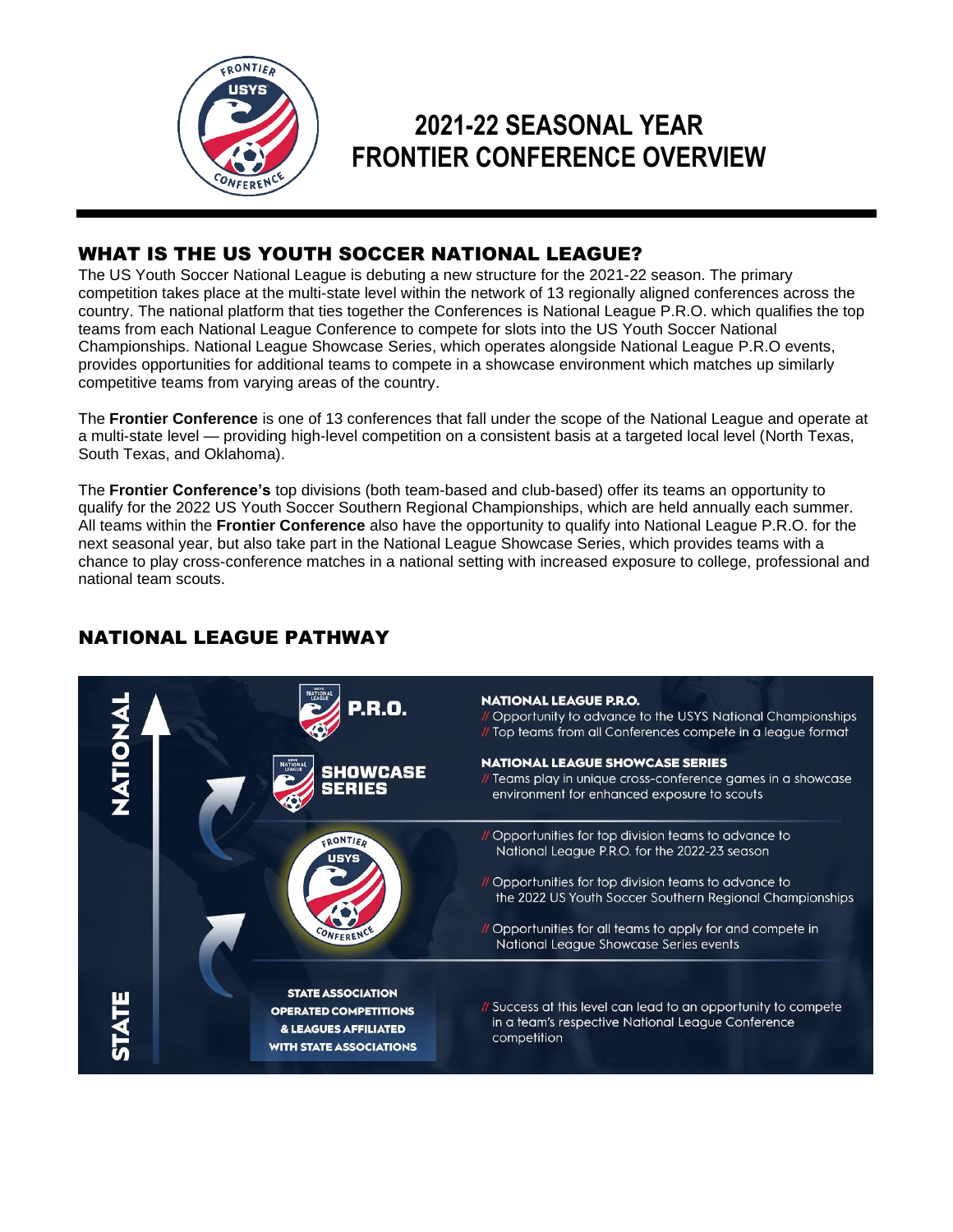### COMMITMENT

Any team looking to participate in the Frontier Conference must understand the level of commitment it takes to participate in a League that stretches across 3 different state associations. All teams understand that this is a multistate league and that teams may travel hundreds of miles to participate in conference games. Teams understand that they may not play any true "home" games. A limited number of teams are accepted into the Frontier Conference, so it is important that each team makes the commitment to travel BEFORE applying to the conference.

# BOYS and GIRLS AGE GROUPS OF COMPETITION

The 2021-22 Frontier Conference will include the following Boys and Girls age groups:

- 13 and Under (13U) for players born on January 1, 2009 or later
- 14 and Under (14U) for players born on January 1, 2008 or later
- 15 and Under (15U) for players born on January 1, 2007 or later
- 16 and Under (16U) for players born on January 1, 2006 or later
- 17 and Under (17U) for players born on January 1, 2005 or later
- 18 and Under (18U) for players born on January 1, 2004 or later
- 19 and Under (19U) for players born on January 1, 2003 or later

### ENTRY FEE

The Team Entry Fee to participate in the Frontier Conference is tiered based on the number of teams in each gender/age group and is non-refundable if a team is accepted into the Conference and later drops out. See the chart below for the fee structure. The Team Entry Fee is payable to your State Association does not include Referee Fees, which will be paid in accordance with the Conference Operating Procedures.

| <b>Division Size</b> | <b>Team Entry Fee</b> |  |
|----------------------|-----------------------|--|
| 9-12 Teams           | \$925                 |  |
| 7-8 Teams            | \$750                 |  |
| 6 or fewer Teams     | \$550                 |  |

State Associations may charge an additional fee and/or bond to cover additional expenses associated with the Conference but specific to their State Association. These additional fees and/or bonds will be handled by a team's respective State Association and the method/form of collection will be determined by each State Association.

# REGISTRATION PROCEDURES

In completing any registration into the Frontier Conference teams are required to submit accurate information to the questions provided. Misrepresentation may result in the team being disqualified from conference participation. All registrations for the Frontier Conference must be submitted through GotSport.

Registration Deadline for 14U-19U teams: Wednesday, June 23, 2021 Registration Deadline for 13U teams: Wednesday, December 8, 2021

Registration Link: [https://system.gotsport.com/event\\_regs/6d8d0226a3](https://system.gotsport.com/event_regs/6d8d0226a3)

Please note that since GotSport is newer platform, a team official may need to first create a profile. A walkthrough guide to registering your team for the Frontier Conference can be found HERE.

# GOTSPORT

The conference uses the GotSport platform to manage the league. All teams will be required to list a contact from their club (in most cases this will be the club administrator) when they register for the conference. That contact will be the point person that the teams within the club will go to first if there are any issues or questions about the GotSport platform. It is important to check with your club before listing the contact on the registration form to be sure the same contact will be listed by every team within your club that is competing in the conference. Team Registration and Roster Building Walkthroughs will be available on the conference webpage and they will be updated throughout the season should any changes happen with those processes. Teams are encouraged to frequently check the team information tab on the conference webpage to see if any updates have been made to these documents.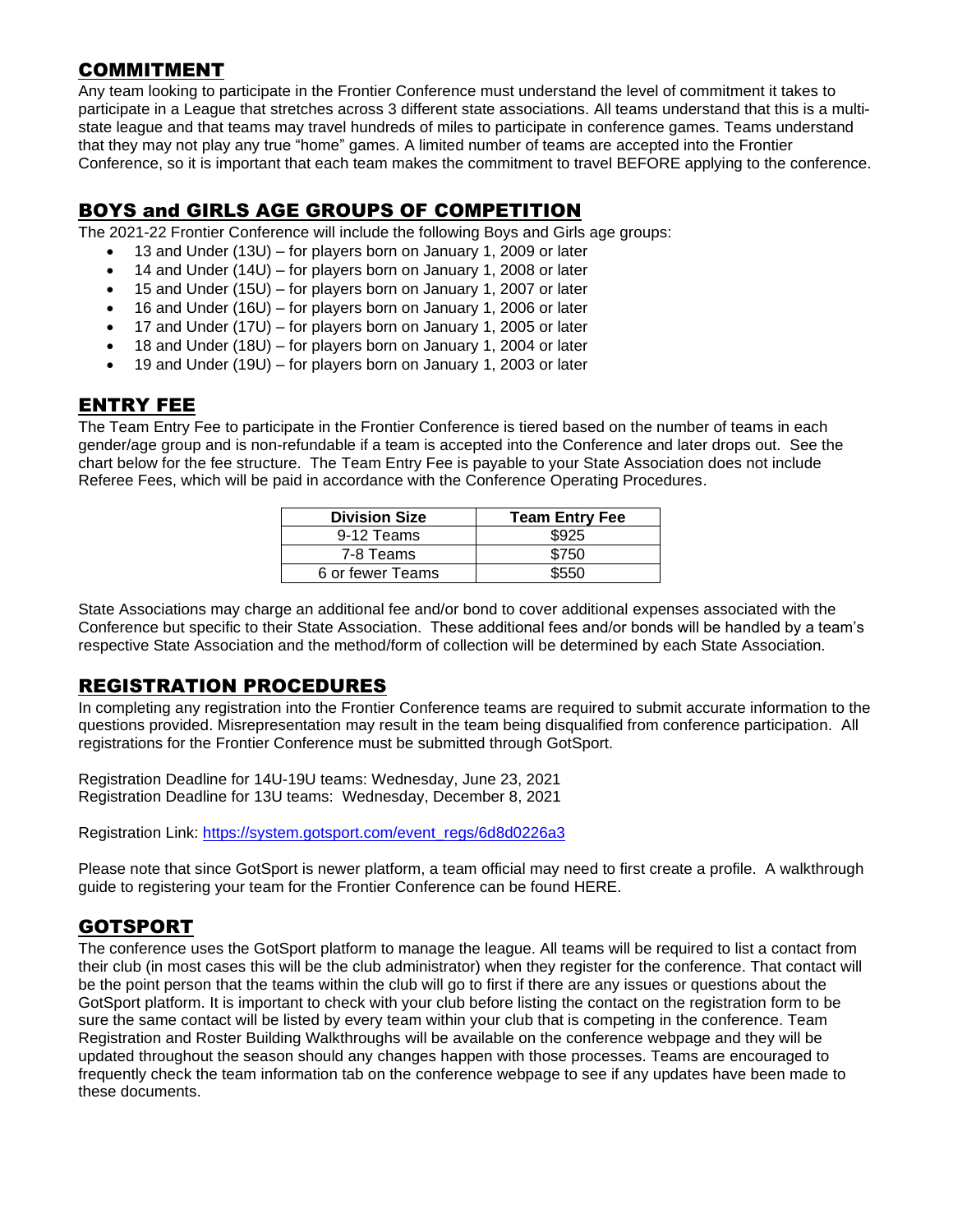# SELECTION AND PLACEMENT

There is a two-step approval process for accepting teams into the Frontier Conference. First, each team must be confirmed by its respective State Association as properly registered. Second, the Frontier Conference shall review and determine the final selection of all teams. Accepted teams shall be notified via a website posting or an e-mail regarding their acceptance and placement into the Frontier Conference.

Teams in the Boys Premier I and Girls Premier I tier will be accepted based on their qualification from the previous seasonal year. Each State Association may have different qualifying criteria by which teams within their State are identified for participation in the Frontier Conference. Any TBA "open" slots in Boys Premier I or Girls Premier I will be filled by the Team Selection Committee. The final selection of 14U-19U teams should be completed by late June.

# THE 2021-22 SEASON

The first event date of the 2021-2022 season for the Frontier Conference will be August 28, 2021. All games for the Frontier Conference must be completed by June 1, 2022.

### COMPETITION FORMAT

The Frontier Conference follows a round robin competition format. The anticipated division size, match count, and season of play for each gender age group is summarized below.

| Gender      | Age        | <b>Season</b>    | <b>Division Size</b> | <b>Game Count</b> |
|-------------|------------|------------------|----------------------|-------------------|
| <b>Boys</b> | <b>13U</b> | Spring 2022      | 12                   | 11                |
| <b>Boys</b> | 14U        | <b>Fall 2021</b> | 12 <sub>2</sub>      | 11                |
| <b>Boys</b> | 15U        | <b>Fall 2021</b> | 12 <sub>2</sub>      | 11                |
| <b>Boys</b> | 16U        | <b>Fall 2021</b> | 12                   | 11                |
| <b>Boys</b> | 17U        | <b>Fall 2021</b> | 12 <sub>2</sub>      | 11                |
| <b>Boys</b> | 18U        | <b>Fall 2021</b> | 12                   | 11                |
| <b>Boys</b> | 19U        | <b>Fall 2021</b> | 12 <sub>2</sub>      | 11                |
| Girls       | 13U        | Spring 2022      | 12                   | 11                |
| Girls       | 14U        | <b>Fall 2021</b> | 12 <sub>2</sub>      | 11                |
| Girls       | 15U        | <b>Fall 2021</b> | 12 <sub>2</sub>      | 11                |
| Girls       | 16U        | <b>Fall 2021</b> | 12 <sub>2</sub>      | 11                |
| Girls       | 17U        | <b>Fall 2021</b> | 12                   | 11                |
| Girls       | 18U        | <b>Fall 2021</b> | 12 <sub>2</sub>      | 11                |
| Girls       | 19U        | <b>Fall 2021</b> | 12                   | 11                |

# CONFERENCE EVENT DATES

The anticipated event dates of play for the 2021-22 season are posted below. Teams must be prepared to compete in each event, however, based on the final slate of teams, attending all events may not be necessary.

#### **14U-19U Boys/Girls Premier I Hosting Dates (Fall 2021)**

August 28 – August 29: Dallas, TX (MoneyGram Soccer Park) – North Texas vs Oklahoma September 11 – 12: Tulsa, OK (Complex TBA) – Oklahoma vs North Texas September 25 – 26: Oklahoma City, OK (Complex TBA) – Oklahoma vs South Texas October 2 – 3: RAIN DATE (for matches hosted in OK) October 9 – 10: Houston, TX area (Complex TBA) – South Texas vs Oklahoma October 16 – 17: Round Rock, TX (Round Rock Multipurpose Complex) – South Texas vs North Texas October 30 – 31: RAIN DATE (for matches hosted in STX) November 13 – 14: Fort Worth, TX (Rolling Hills Soccer Complex) – North Texas vs South Texas November 20 – 21: RAIN DATE (for matches hosted in NTX) December 4 – 5: RAIN DATE (all matches) December 11 – 12: RAIN DATE (all matches)

#### **13U Boys/Girls Premier I Hosting Dates (Spring 2022)**

January 15 – 16: Fort Worth, TX (Gateway Park) – North Texas vs Oklahoma

February 12 – 13: Plano, TX (Carpenter Park) – North Texas vs South Texas

February 19 – 20: RAIN DATE

February 26 – 27: College Station, TX (Veterans Park & Athletic Complex) – South Texas vs North Texas March 19 – 20: Round Rock, TX (Round Rock Multipurpose Complex) – South Texas vs Oklahoma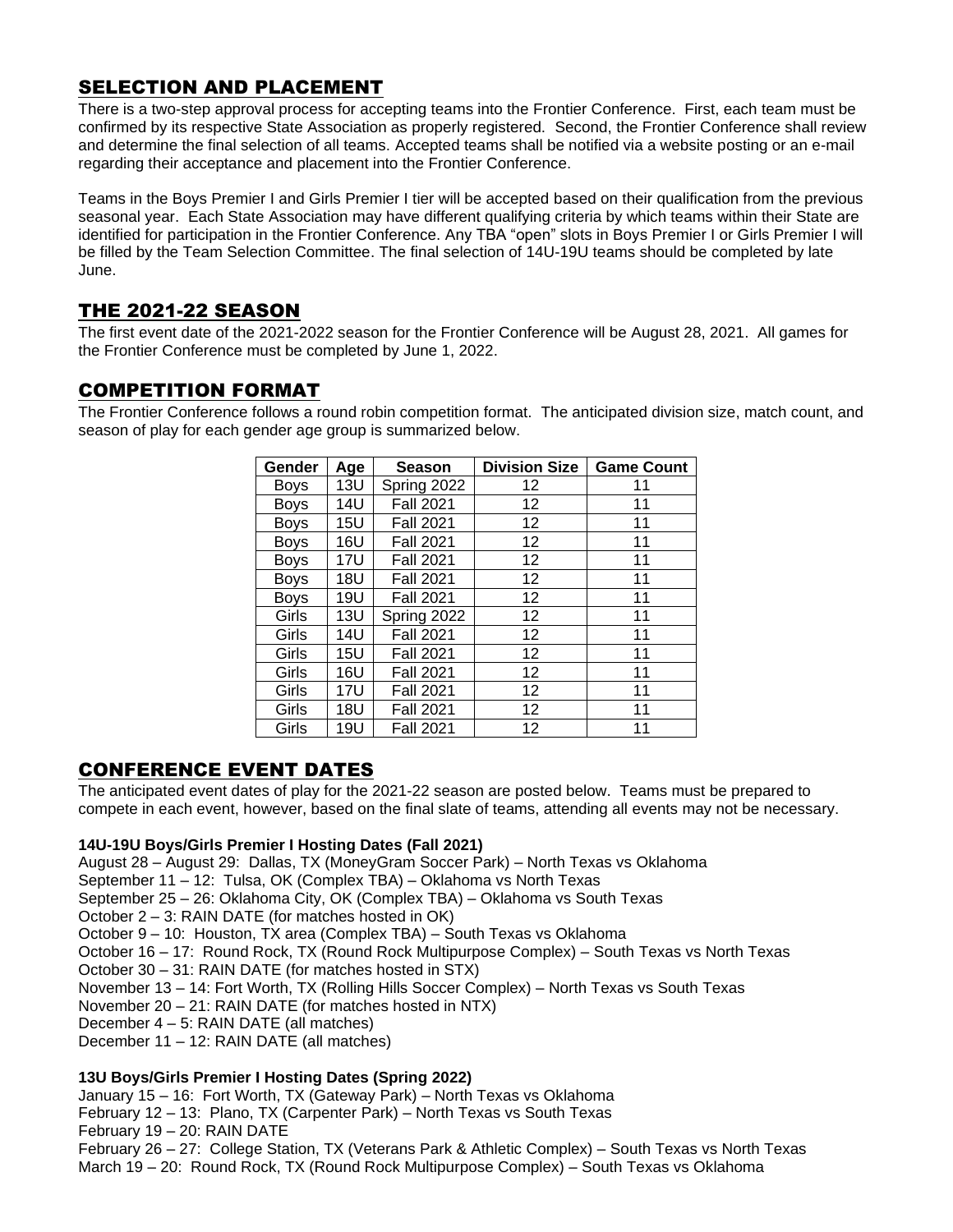March 26 – 27: RAIN DATE April 2 – 3: Oklahoma City, OK (Wendell Whisenhunt Sports Complex) – Oklahoma vs South Texas April 9 – 10: Location TBA – Oklahoma vs North Texas April 23 – 24: RAIN DATE

#### GENERAL SCHEDULING INFORMATION

Conference schedules will be developed by the League Manager, who will have sole discretion of game schedules. The anticipated release of schedules will be in Mid-Late July for the 14U-19U age groups, and late-December for the 13U age group.

A coach of multiple teams within the Frontier Conference will be given scheduling considerations so he/she can be present for their team's games, however coach conflict resolution IS NOT guaranteed. Clubs are strongly encouraged to have a  $2<sup>nd</sup>$  coach that can step in should a conflict exists. Any reschedules will be done in accordance with the Conference Operating Procedures. Schedule requests for individual teams will NOT be considered.

Teams participating in the Frontier Conference must be available to play on the published conference dates, which includes rain dates. By submitting your team application, your team is committing to play on the published dates for the conference.

### REFEREES

Frontier Conference games will use a 3-man referee system. The amount and form of payment to referees in the Frontier Conference will be in accordance with the Conference Operating Procedures.

#### TEAM ROSTERS

Teams may utilize 30 players during the course of a season in accordance with the National League Rules. A maximum 22-player Team Roster with additional use of a Club Pass Roster shall be utilized in all age groups. Club Pass players may only come from within a team's club, provided that the player is a US Youth Soccer member.

#### RULES AND INFORMATION

Rules and additional information may be found on the Frontier Conference website: <https://www.usyouthsoccer.org/frontier-conference/>

#### COACHING EDUCATION REQUIREMENTS

Coaches of teams within the Frontier Conference should have obtained a US Soccer National D License or the United Soccer Coaches equivalent (National Diploma) level of coaching education.

#### PERMISSION TO TRAVEL

Teams are not required to complete Permission to Travel permits/forms for games played outside of their State Association as permission is automatically granted by State Association approval of the team for Frontier Conference play.

### HOTEL ACCOMMODATIONS

The Frontier Conference has partnered with Traveling Teams, Inc. for the 2021-22 seasonal year to provide hotel accommodation support for teams at Frontier Conference scheduled events. Through this partnership, teams can reserve and manage their hotel needs for these events. Additionally, this partnership protects teams when it comes to hotel refunds should a Frontier Conference event be postponed or cancelled (due to weather or other). Use of Traveling Teams is **required** for all teams participating in Frontier Conference events. A hotel list will be published **[HERE](https://ttievent.com/eventmanager/onlineregistration.asp?D=d&EventCode=KIN)** once Traveling Teams confirms hotels.

# QUALIFICATION TO NATIONAL LEAGUE P.R.O.

The top 2 teams in the Premier I tier of each 13U-18U gender age group in the Frontier Conference will automatically qualify for the 2022-23 National League P.R.O. competition. To retain their eligibility for National League P.R.O., the team must also participate in the Frontier Conference the same seasonal year as their participation in National League P.R.O.